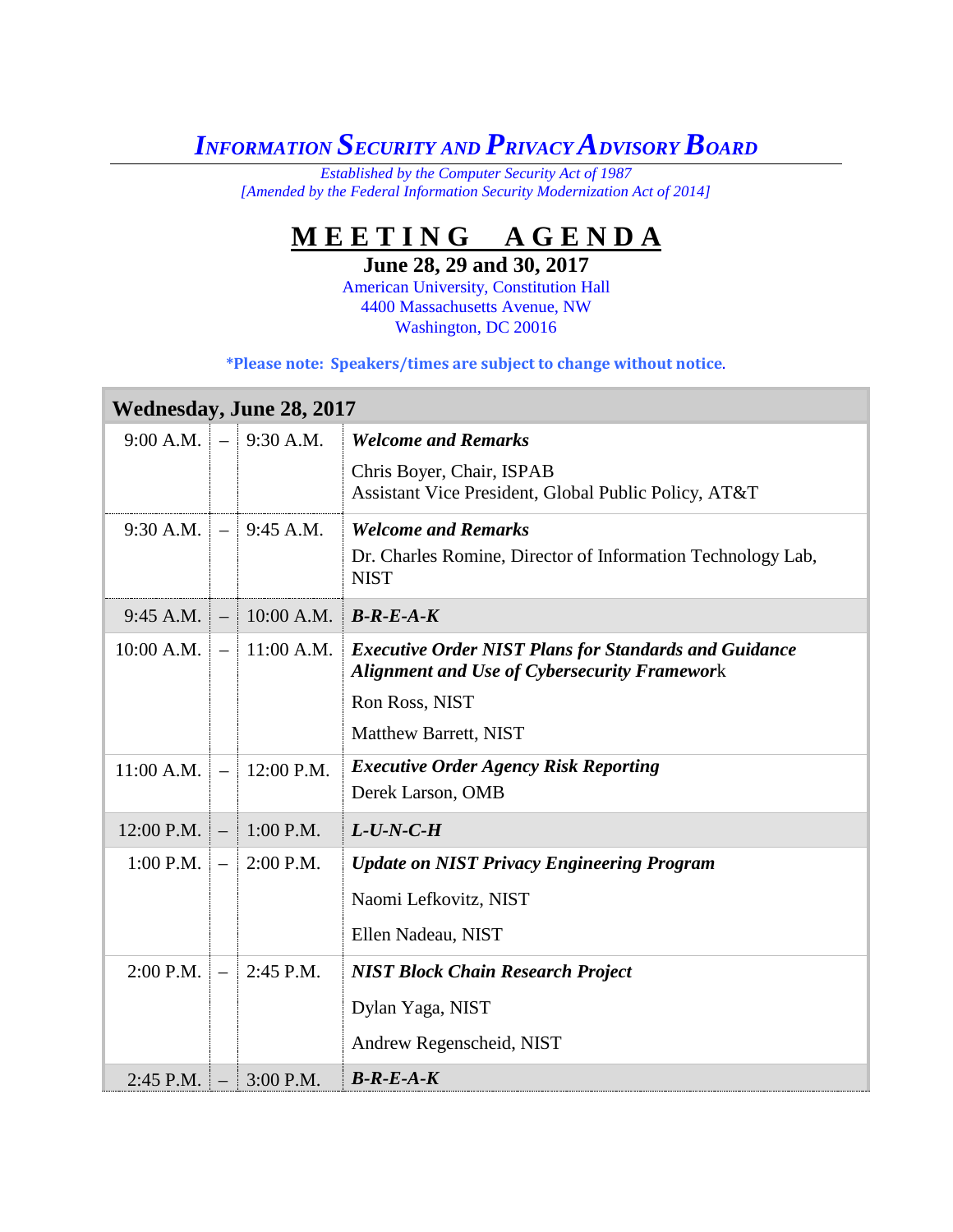| Wednesday, June 28, 2017    |  |                       |                                                      |  |  |
|-----------------------------|--|-----------------------|------------------------------------------------------|--|--|
| $3:00$ P.M. $\vert - \vert$ |  | $\parallel$ 3:45 P.M. | <b>DHS Mobility Report</b>                           |  |  |
|                             |  |                       | Josh Franklin, NIST                                  |  |  |
| 3:45 P.M. $-$ 4:30 P.M.     |  |                       | <b>Public Comments and Review of Wednesday Items</b> |  |  |
|                             |  |                       |                                                      |  |  |
|                             |  | 4:30 P.M.             | <b>Meeting Recessed</b>                              |  |  |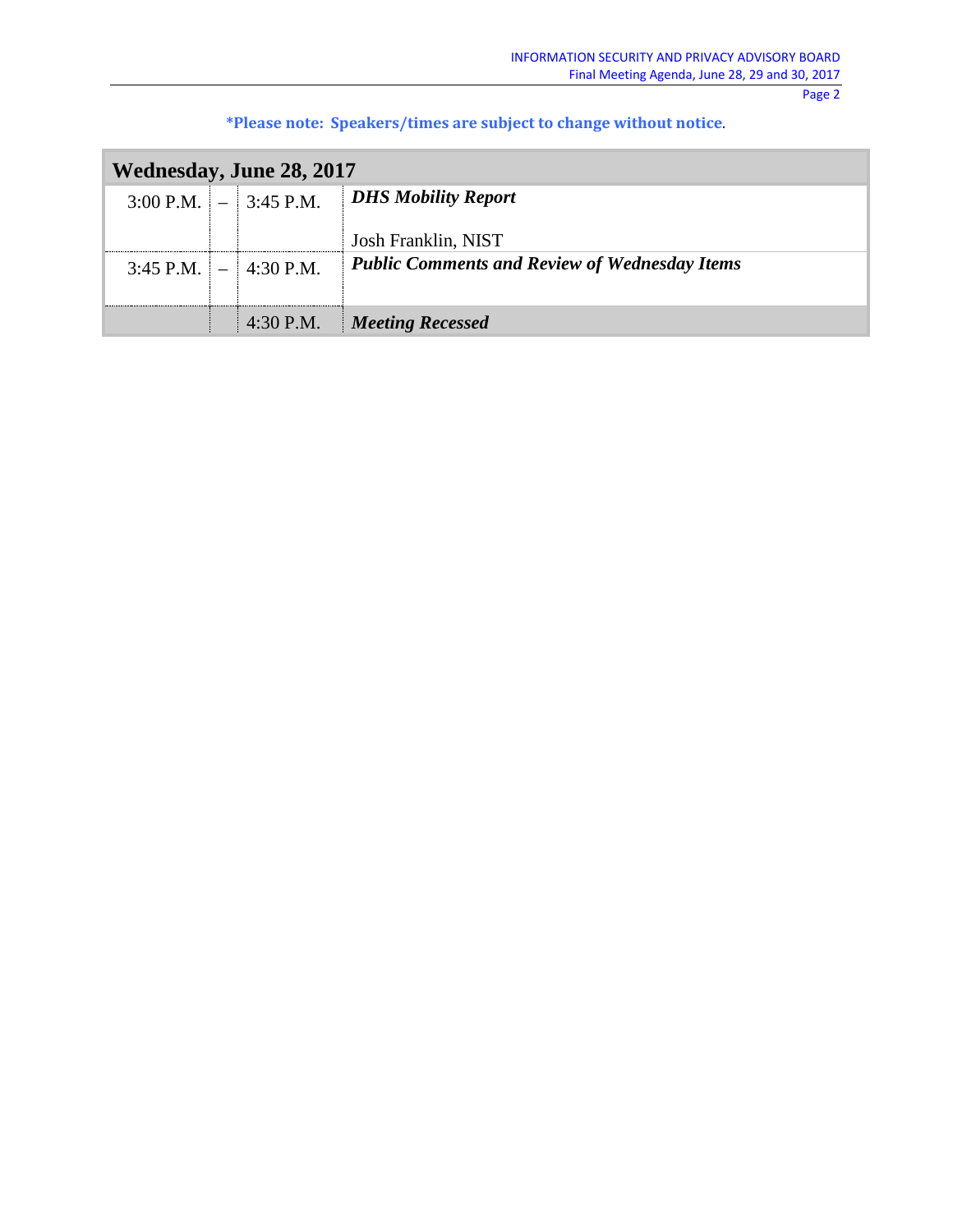| Thursday, June 29, 2017 |                          |              |                                                       |  |
|-------------------------|--------------------------|--------------|-------------------------------------------------------|--|
| 9:00 A.M.               | $\equiv$                 | $10:00$ A.M. | <b>DDoS Report in EO</b>                              |  |
|                         |                          |              | Evelyn Remaley, NTIA                                  |  |
|                         |                          |              | Kevin Stine, NIST                                     |  |
| 10:00 A.M.              | $\equiv$                 | 11:00 A.M.   | <b>Executive Order Agency International Reporting</b> |  |
|                         |                          |              | Jordana Siegel, DHS                                   |  |
|                         |                          |              | Adam Sedgewick, DOC                                   |  |
| 11:00 A.M               | $\overline{\phantom{m}}$ | 11:15 A.M    | $B-R-E-A-K$                                           |  |
| 11:15 A.M.              | $\overline{\phantom{0}}$ | 12:00 P.M.   | <b>Executive Order Market Transparency</b>            |  |
|                         |                          |              | Lisa Barr, DHS                                        |  |
|                         |                          |              | Evelyn Remaley, NTIA                                  |  |
| 12:00 P.M.              |                          | $1:00$ P.M.  | $L$ -U-N-C-H                                          |  |
| $1:00$ P.M.             |                          | $2:00$ P.M.  | <b>Executive Order Workforce Report</b>               |  |
|                         |                          |              | Rodney Petersen, NIST                                 |  |
| 2:00 P.M.               |                          | $3:00$ P.M.  | <b>Ransomware Threat Brief</b>                        |  |
|                         |                          |              | William Wright, Symantec                              |  |
|                         |                          |              |                                                       |  |
|                         |                          | $3:00$ P.M.  | <b>Meeting Recessed</b>                               |  |